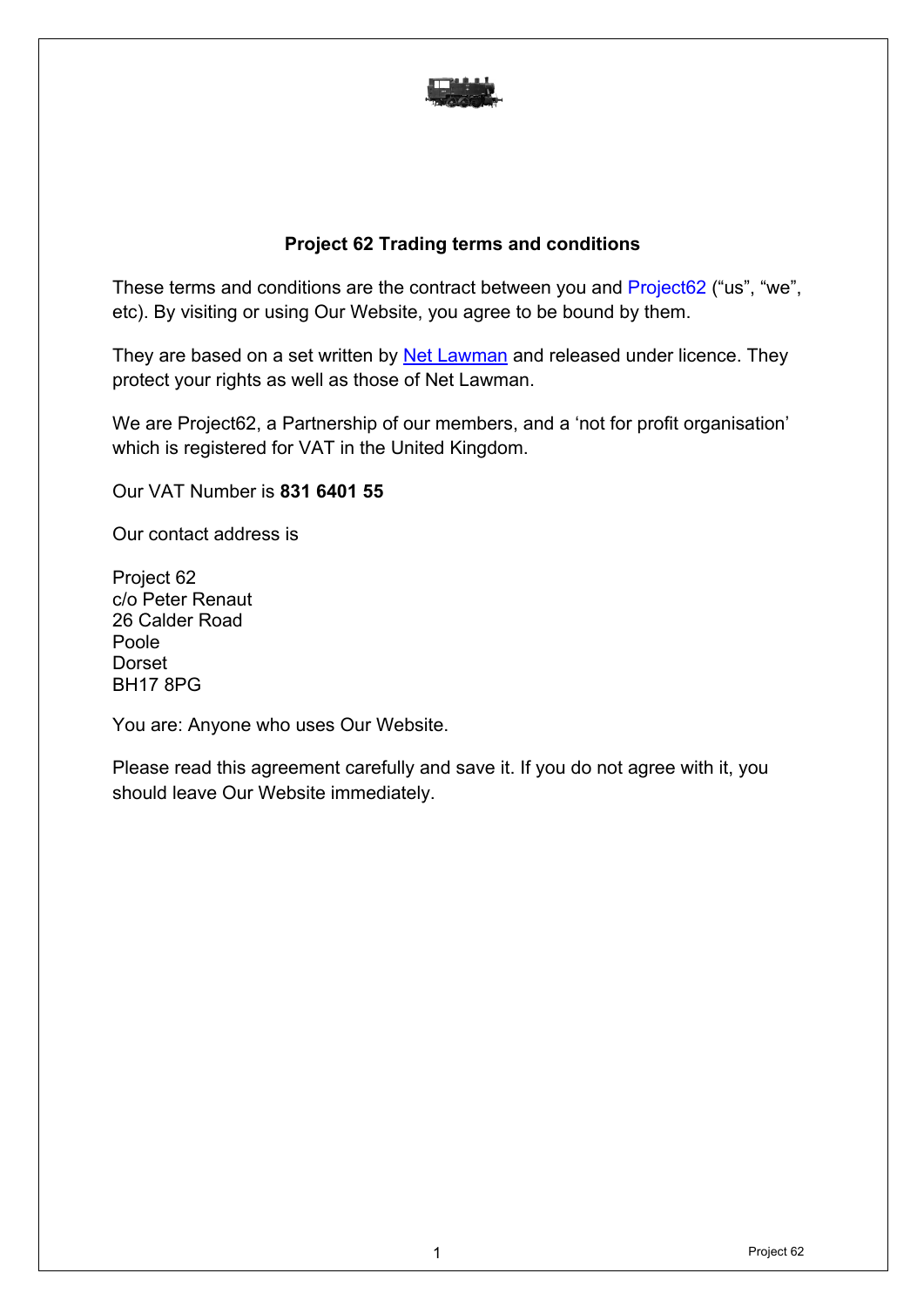

**The terms and conditions:**

## **1. Definitions**

In this agreement:

| "Consumer"                | means any individual who, in connection with this<br>agreement, is acting for a purpose which is outside<br>his business.                                                                                                                                                                                                                       |
|---------------------------|-------------------------------------------------------------------------------------------------------------------------------------------------------------------------------------------------------------------------------------------------------------------------------------------------------------------------------------------------|
| "Content"                 | means the textual, visual or audio content that is<br>encountered on Our Website. It may include, among<br>other things: text, images, sounds, videos and<br>animations.                                                                                                                                                                        |
| "Extra Work"              | means all of the work we do and materials we buy to<br>prepare or produce Specified Goods.                                                                                                                                                                                                                                                      |
| "Goods"                   | means any of the goods we offer for sale on Our<br>Website, or, if the context requires, goods we sell to<br>you. It includes Specified Goods.                                                                                                                                                                                                  |
| "Intellectual Property"   | means intellectual property of every sort, whether or<br>not registered or registrable in any country, including<br>intellectual property of kinds coming into existence<br>after today; and including, among others, designs,<br>copyrights, software, discoveries, know-how, together<br>with all rights which are derived from those rights. |
| "Post"                    | means display, exhibit, publish, distribute, transmit<br>and/or disclose information, Content and/or other<br>material on to Our Website, and the phrases "Posted"<br>and "Posting" shall be interpreted accordingly.                                                                                                                           |
| "Specified Goods"         | means Goods which have been subject to work or<br>process to your specific order, Including Name Plates.                                                                                                                                                                                                                                        |
| "A Share of<br>Project62" | Means a single £50 share ownership in the entire<br>project. 5 of these shares qualifies an individual for a<br>'threshold level' of ownership, where extra benefits<br>are provided.                                                                                                                                                           |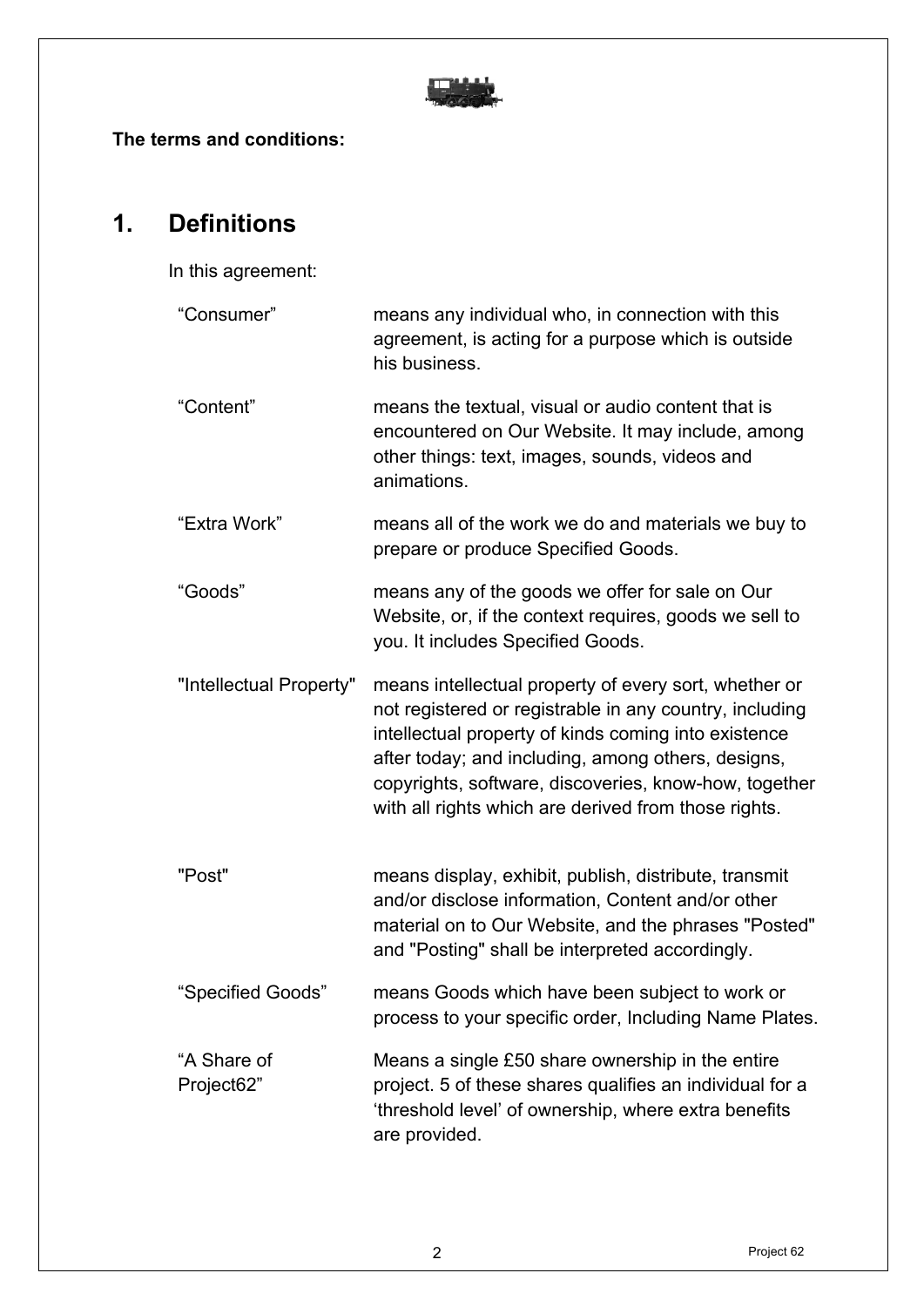"Name Plate" A brass Name Plate, which will be engraved with your choice of letters/characters (which doesn't exceed the number of characters as specified on our website) and will be considered the property of Project 62.

## **2. Interpretation**

Unless the context clearly requires otherwise, the interpretation of this agreement shall be subject to the matters listed below.

- 2.1. a reference to one gender shall include any or all genders and a reference to the singular may be interpreted where appropriate as a reference to the plural and vice versa.
- 2.2. a reference to a person includes a human individual, a corporate entity and any organisation which is managed or controlled as a unit.
- 2.3. the headings to the paragraphs of this agreement are inserted for convenience only and do not affect the interpretation.
- 2.4. in the context of permission, "may not" in connection with an action of yours, means "must not".
- 2.5. any agreement by either party not to do or omit to do something includes an obligation not to allow some other person to do or omit to do that same thing.
- 2.6. a reference to an act or regulation includes new law of substantially the same intent as the act or regulation referred to.
- 2.7. in any indemnity, a reference to costs or expenses shall be construed as including the estimated cost of management time of the indemnified party, such cost calculated £100 per hour.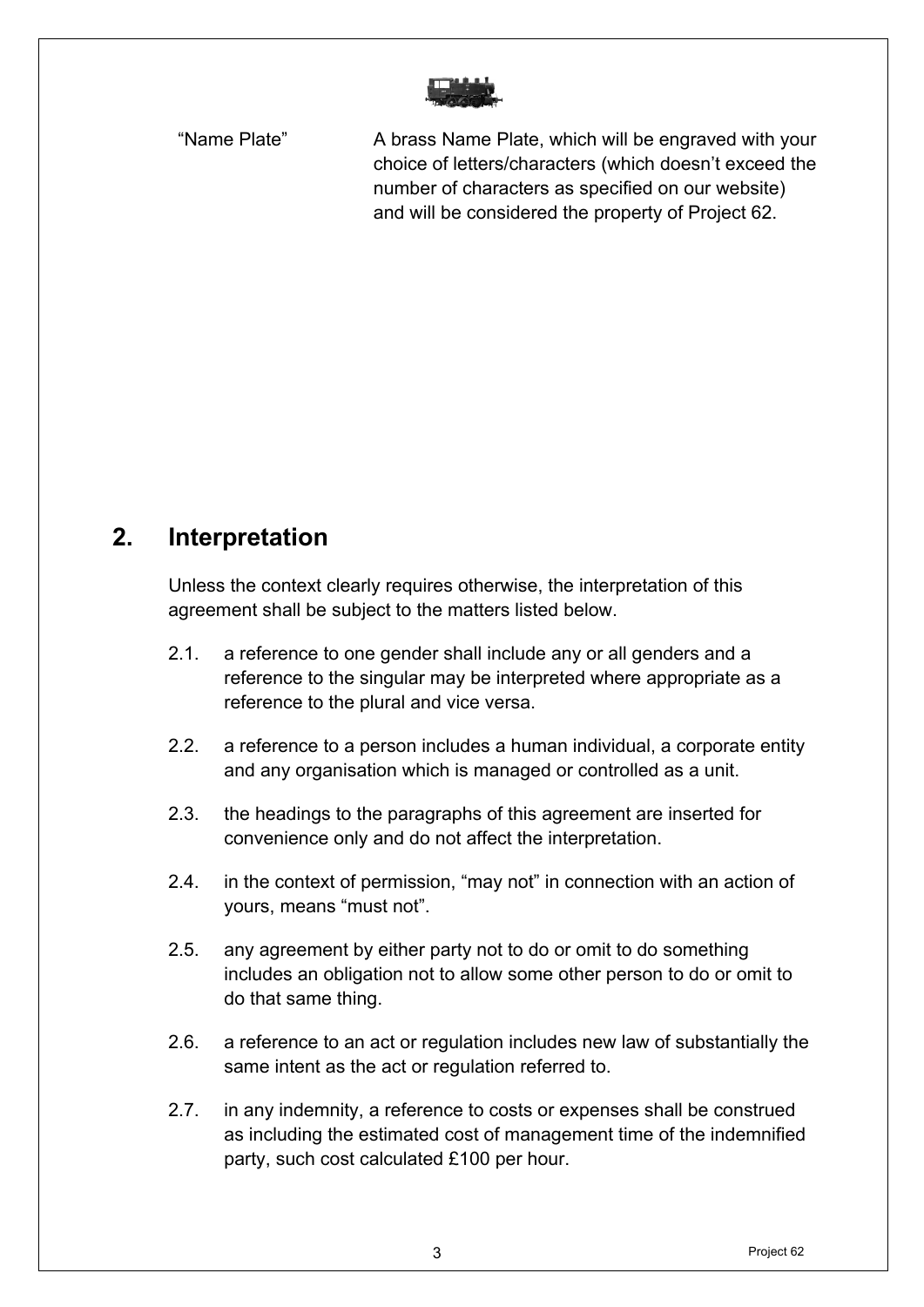

2.8. these terms and conditions apply to all supplies of Goods by us to you. They prevail over any terms proposed by you.

#### **3. Our contract with you**

- 3.1. This agreement contains the entire agreement between the parties and supersedes all previous agreements and understandings between the parties.
- 3.2. Each party acknowledges that, in entering into this agreement, he does not rely on any representation, warranty, information or document or other term not forming part of this agreement.
- 3.3. If you use Our Website in any way and make an order on behalf of another person you warrant that you have full authority to do so and you accept personal responsibility for every act or omission by you.
- 3.4. Because we rely on our suppliers, we do not guarantee that Goods advertised on Our Website are available.
- 3.5. We may change these terms from time to time. The terms that apply to you are those posted here on Our Website on the day you order Goods. We advise you to print a copy for your records.
- 3.6. The price of Goods may be changed by us at any time. We will never change a price so as to affect the price charged to you at the time when you buy those Goods.
- 3.7. If in future, you buy Goods from us under any arrangement which does not involve your payment via Our Website, these terms still apply so far as they can be applied.

### **4. Acceptance of your order**

- 4.1. This paragraph applies to Goods which you buy from us as advertised, without change to your specific requirements.
- 4.2. Your order is an offer to buy from us.

AND

4.3. Nothing that we do or say will amount to any acceptance of your offer until we actually dispatch the Goods to you. At any point up until then, we may decline to supply the Goods to you without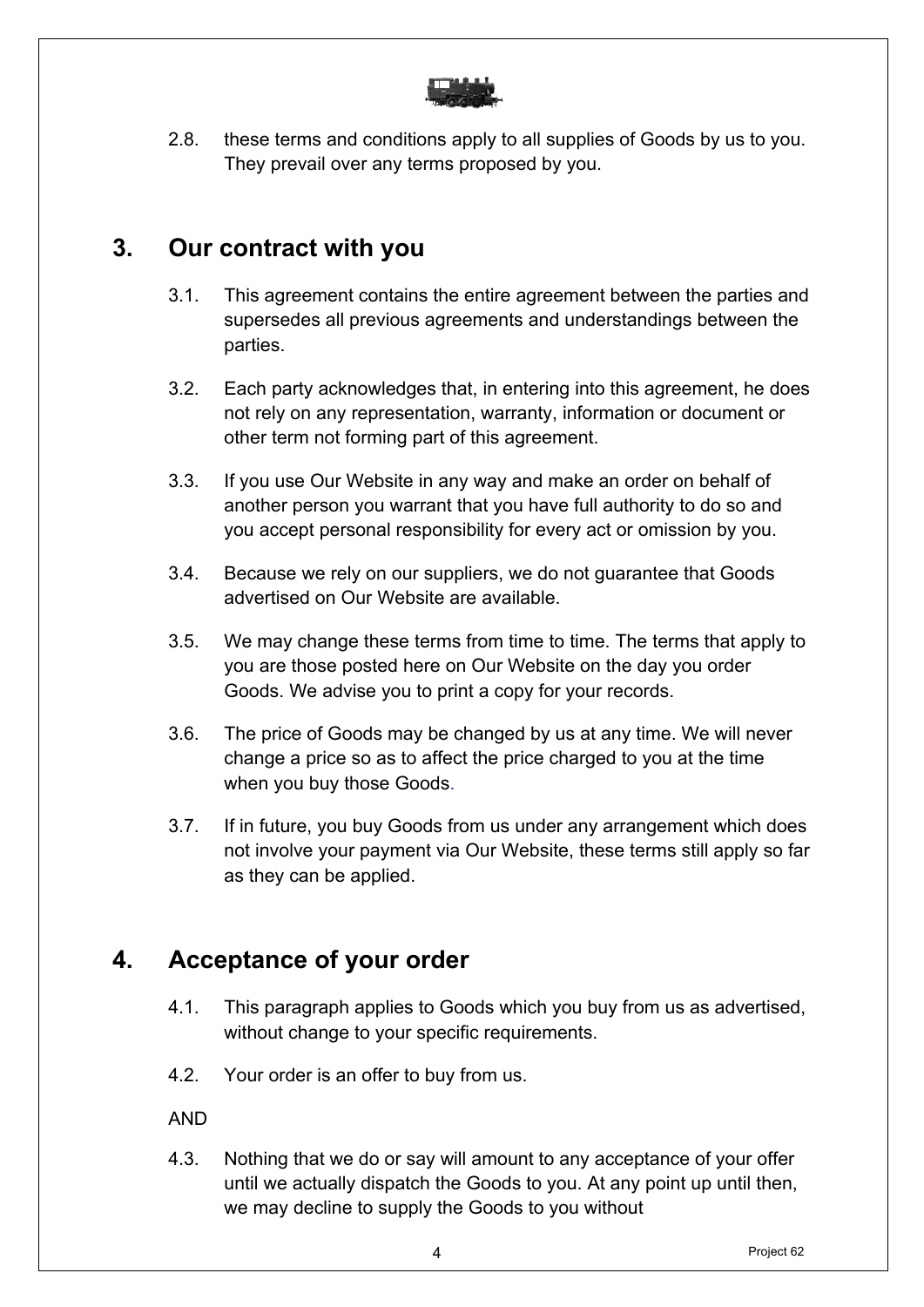

AND

- 4.4. At any time before the Goods are despatched, we may decline to supply the Goods to you without giving any reason.
- 4.5. If we do not have all of the Goods you order in stock, we will offer you alternatives. If this happens you may:
	- 4.5.1 accept the alternatives we offer;
	- 4.5.2 cancel all or part of your order.

#### **5. Prices**

5.1. Prices of Goods are shown on Our Website.

### **6. Payment**

- 6.1. For name Plates, We will not split the price of an order. We require the full price of your order before we produce the item.
- 6.2. For Shares in Project 62, We offer various options to purchase shares. Shares may be purchased in monthly instalments (through the 'friends of 62' monthly donation forms, or outright.
- 6.3. The 'option' of converting monthly donations to Project 62 to a share is dependent on being agreed by Project 62. We may decline to convert monthly donations to shares without giving a reason.
- 6.4. Bank charges by the receiving bank on payments to us will be borne by us. All other charges relating to payment in a currency other than Pounds Sterling will be borne by you.
- 6.5. Any information given by us in relation to exchange rates are approximate only and may vary from time to time.
- 6.6. If, by mistake, we have under-priced Goods, we will not be liable to supply those Goods to you at the stated price, provided that we notify you before we dispatch it to you.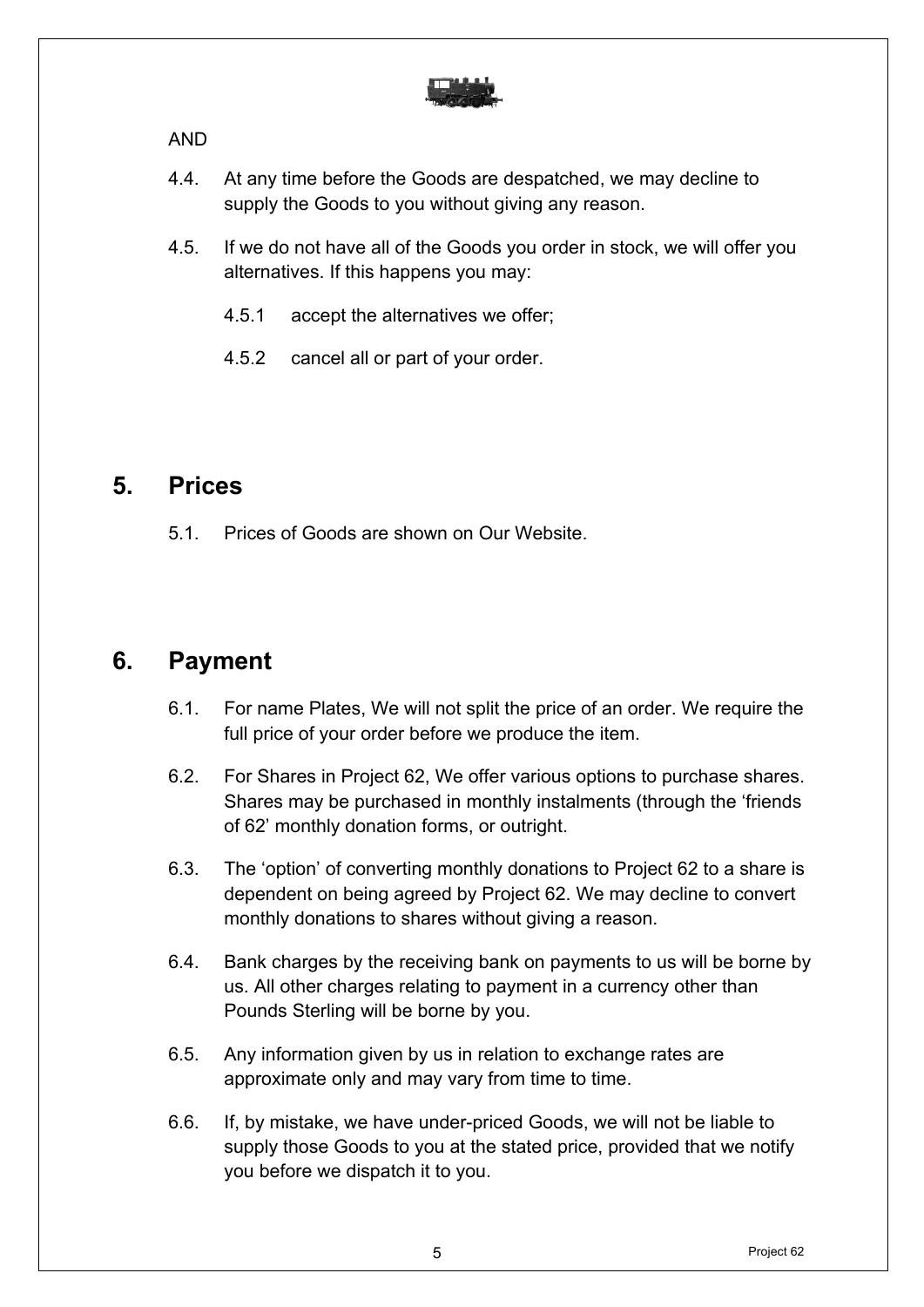

- 6.7. The price of the Goods does not include the delivery charge which will be charged at the rates applicable at the date you place your order and which will be displayed on a page of Our Website before we ask you to pay.
- 6.8. If we owe you money (for this or any other reason), we will credit your credit or debit card as soon as reasonably practicable but in any event no later than 14 days from the date when we accept that repayment is due.

## **7. Security of your credit card**

We take care to make Our Website safe for you to use. We process payments through wix.com, and through their subcontractors.

7.1. Card payments are not processed through pages controlled by us. We use one or more online payment service providers who will encrypt your card or bank account details in a secure environment. None of your bank details are stored on our site.

## **8. Cancellation and refunds**

**Please note** that this paragraph does not apply to any Specified Goods you order through Our Website (See Section 9).

This and the following paragraph apply if you buy as a consumer as defined in the Consumer Contracts (Information, Cancellation and Additional Charges) Regulations 2013. Provided the Regulations apply to the transaction concerned, then the following terms apply to the contract.

- 8.1. We now inform you that information relating to all aspects of our Goods is not in this document but in our marketing material, whether that is in the medium of Our Website or in hard copy.
- 8.2. The following rules apply to cancellation of your order:
	- 8.2.1 If you have ordered Goods, you may cancel your order without giving a reason, at any time within 14 days of your order. You will have no obligation and we will return your money.
	- 8.2.2 If you have ordered Goods, and received them, you may cancel your order at any time within 14 days of the date you received them. You must tell us that you wish to cancel. You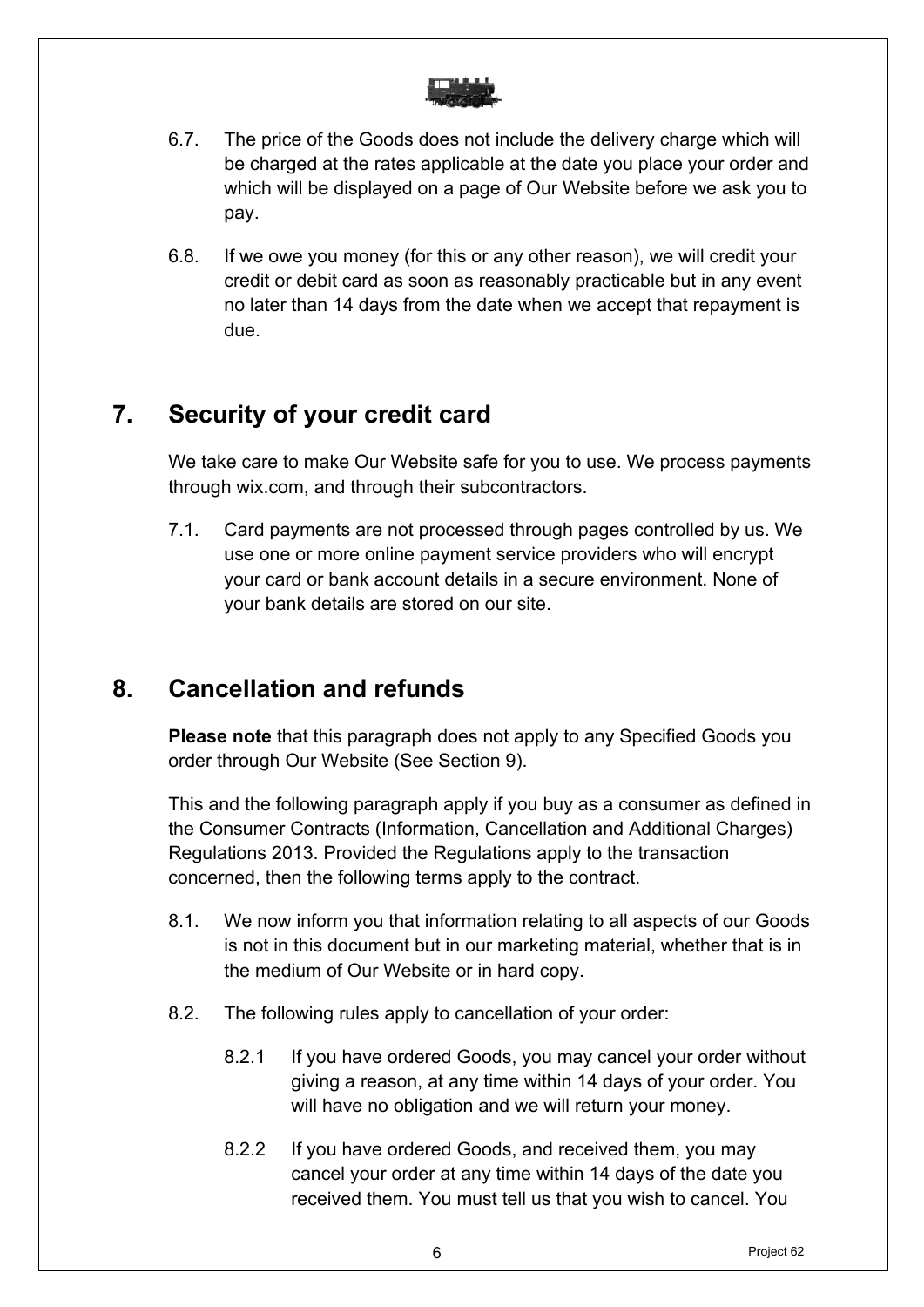

must also send the Goods back to us within that same 14 day period (excluding Name Plates).

- 8.2.3 We will return your money subject to the following conditions:
	- 8.2.3.1 we receive the Goods in a condition in which we can re-sell them at full price, in new condition, with labels and packaging intact.
	- 8.2.3.2 you comply with our procedure for returns and refunds. We cannot return your money unless we know who sent them.
- 8.3. The option to cancel your order is not available:
	- 8.3.1 if you purchase a Name Plate, sealed goods which relate to health or hygiene, and they become unsealed after delivery, or cannot be re-sold for some other reason;
	- 8.3.2 if they are a hard medium for a product in soft copy, which comes to you sealed and is returned to us unsealed.
	- 8.3.3 If the Goods are somehow mixed with other goods so that we cannot identify or easily separate them.
- 8.4. You are responsible for the cost of returning the Goods. We have no obligation to refund to you, your cost of re-packing and returning the Goods.
- 8.5. In any of the above scenarios, we will return your money within 14 days.

# **9. Donation of Name Plates (Specified Goods)**

- 9.1. Name Plates on the Footplate can be obtained by making a set price donation to Project62 (£31/£62) on our website, then will be created by a third party contractor, and then delivered to us for installation to the Locomotive. They are a Specified Good. They are ordered and placed in recognition of your donation to us. You will **not** receive a physical good or object, but they will be installed on the steam locomotive restorations 30075 or 30075.
- 9.2. We will install Name Plates on the locomotive at a time that is appropriate to the reconstruction of the locomotive, and offer no guarantee of time frames for installation of such Plates.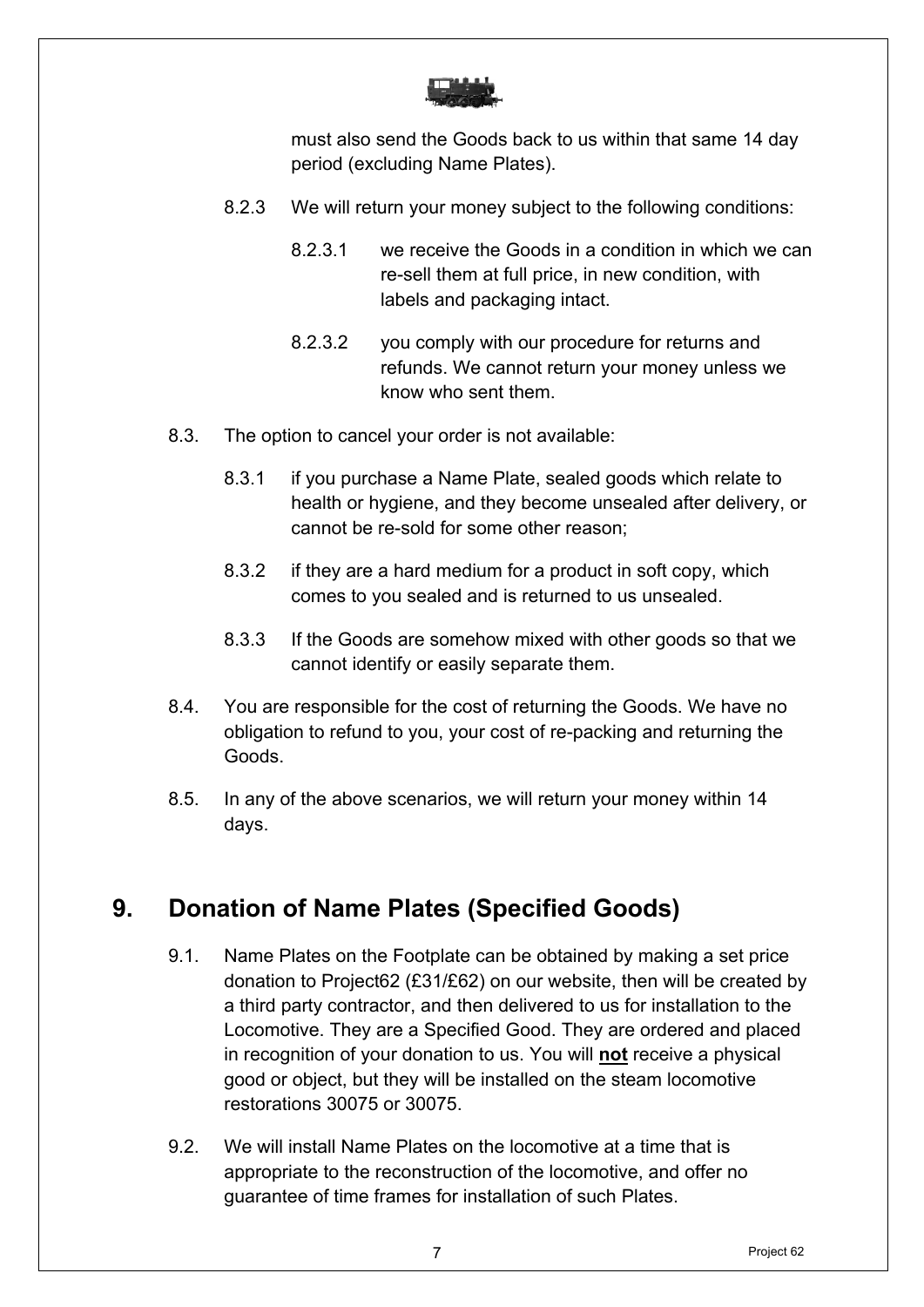

- 9.3. A donation for a name plate by you is undertaken on the basis that this is a bespoke / hand made item, and cannot be refunded after payment.
- 9.4. By making a donation for a Name Plate, you understand that you will not actually own or poses the name Plate and that we retain full authority on where the Name Plate is placed in the locomotive, and that we retain complete and sole ownership of the physical plate. Your payment of £31 or £62 for a name plate is treated as a donation to Project 62, and we will install a name plate (subject to Terms and Conditions) in recognition of this.
- 9.5. We reserve the right to remove the Name Plate from the locomotive, if required for maintenance, for an unspecified time frame, without notice or consent from the donor.
- 9.6. You retain the right to have the Name Plate removed from the steam locomotive, but you will not physically receive the name Plate at any time.
- 9.7. You understand that the Name Plate is the physical property of Project62. Your control of the Name Plate extends to what wording / lettering is placed on the Name Plate, and nothing more.
- 9.8. We reserve the right to refuse production of any Name Plate if we deem it offensive or inappropriate. We will refund you the cost of this Name Plate should this be the case.
- 9.9. We reserve the right to include photo and video of the Name Plate on our website and social media for advertising purposes, unless you notify us specifically that you do not want this to happen.
- 9.10. Installation will be on Locomotive 30075 first, then once this is full 30076, unless specifically requested by yourself at time of purchase.
- 9.11. Should Project62 decide to sell locomotives 30075 or 30076, you will receive no financial compensation, physical return of the object or any renumeration.
- 9.12. You have no right to demand access to see / visit the site or location of the name Plate, however it is not unreasonable to request to visit the locomotive where the Plate is homed, The Project62 volunteers will try to accommodate you at this request at their discretion.
- 9.13. Should you provide incorrect details which you wish to have placed on the name Plate, you have 24 hours to notify us of any change you wish to make to the writing/characters on the name Plate from the point you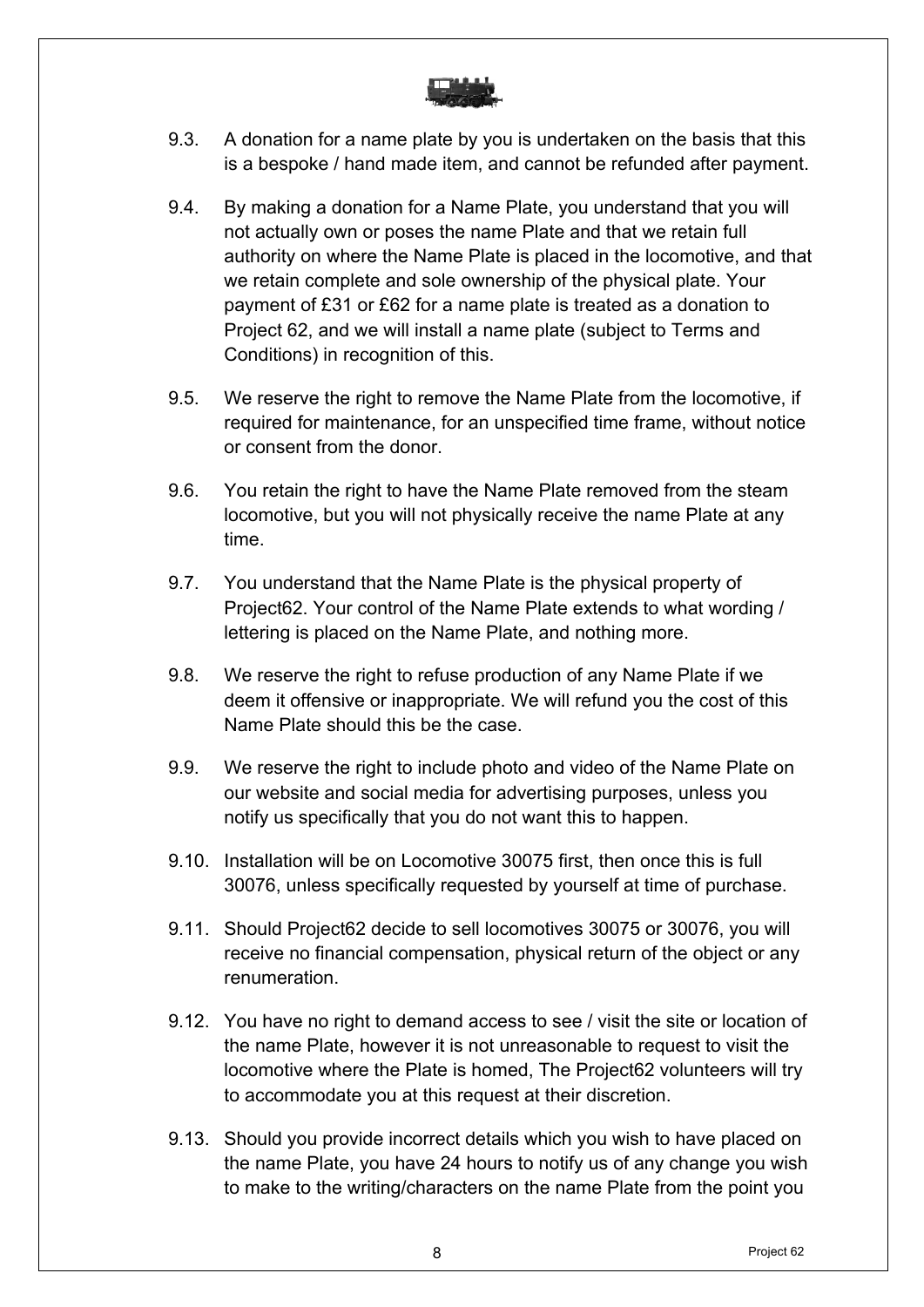

pay for your order. After this, no alterations will be accepted as orders are sent to our 3<sup>rd</sup> party custom engraver.

9.14. These plates will be mounted inside the cab of the locomotive, potentially on the inside of doors or the wall of the coal bunker. As these locomotives are working steam engines, the location of these plates will mean that they are exposed to heat, ash, coal dust, grease and oil. We cannot guarantee that these plates will not get dirty or damaged, and by ordering, you accept that these plates will age in the above stated way, with the locomotive.

## **10. Share Scheme**

Membership of the Project is conditional upon compliance in full with the following;

11.1 Your purchase of a share equates to Acceptance in whole of the constitution of Project 62 and agreement to be bound by all its terms.

11.2 You supply details which are pertinent to membership and which are set down on the application form.

11.3 Shares will be issued in units of £50: Holders of less than £250 total holding will hold equity in the locomotives, plus voting rights once a total holding-of £250 has been established.

11.4 The purchase of a minimum part-ownership share holding of £250 (sometimes referred to as 'threshold level shares' in numbers 62-669 (30075), 62-521 (30076) will entitle the holder to voting rights at the AGM.

11.5 You agree strict adherence to minimum monthly payments of an amount defined by the Project, where the option of purchase by instalments of a minimum of a part-ownership holding of £250 has been agreed.

11.6 If instalment payments for a part-ownership holding are ceased for a period of 12 months, payments to that date shall then be deemed a donation, until when and if payments are restored and payment in full for that part-ownership holding is completed.

11.7 Upon the death of a shareholder, their shareholding forms part of their estate, and shall be dealt with either under the terms of the shareholders Will or the law of Intestacy.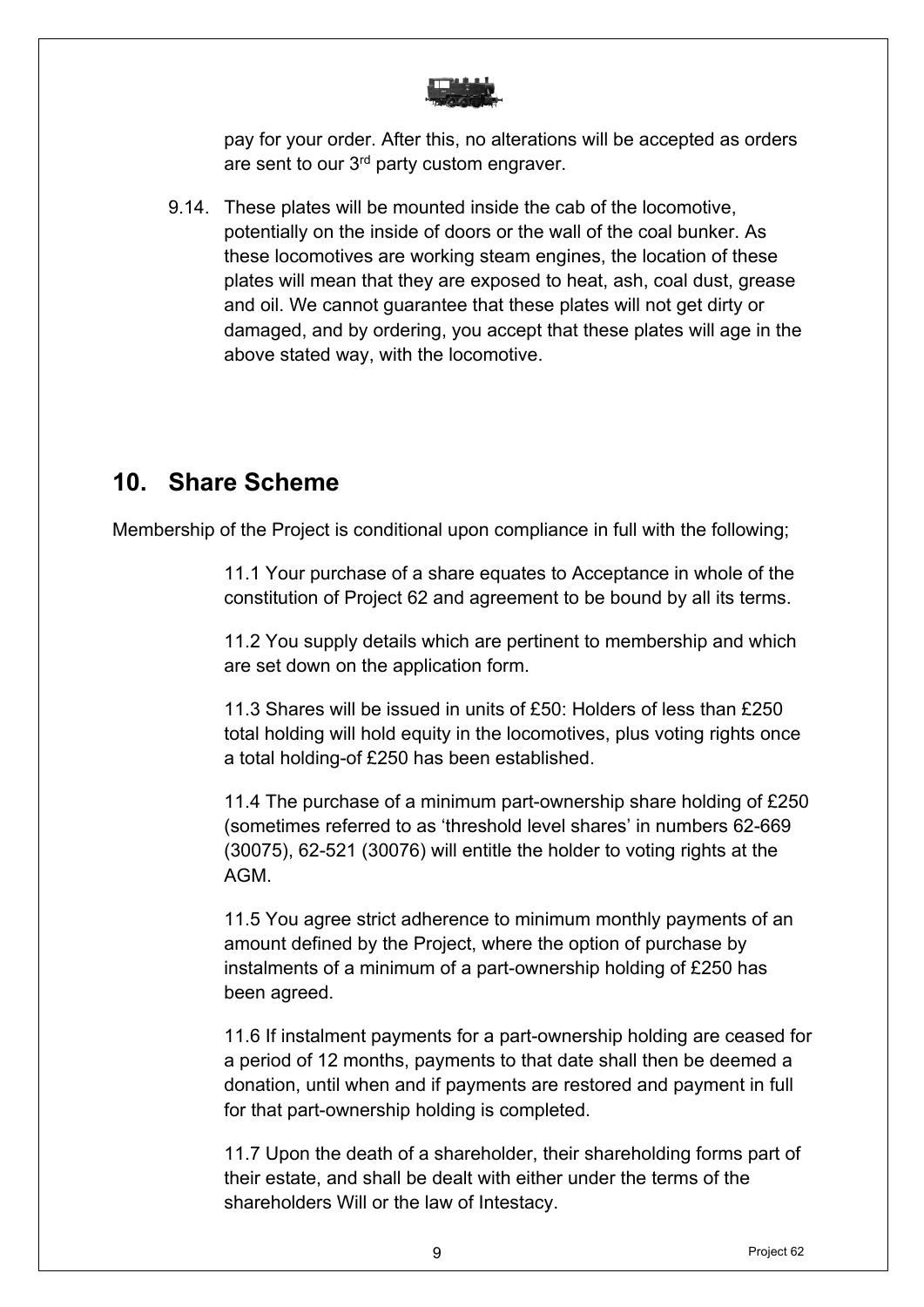

11.8 Application for membership to the Project must be made to the Executive Committee, which is empowered to accept or refuse such applications. In the case of refusal the reason will be given. The applicant may appeal in writing. The Executive Committee's decision on appeals will be final.

11.19 The Executive Committee also reserve the right to terminate an individual's shareholding for any action that has contravened the rules of the Project or brought the Project into disrepute. A refund of any monies already paid by that individual will be entirely at the Executive Committee's discretion.

### **11. Security of Our Website**

If you violate Our Website we shall take legal action against you.

You now agree that you will not, and will not allow any other person to:

- 11.1. modify, copy, or cause damage or unintended effect to any portion of Our Website, or any software used within it.
- 11.2. link to Our Website in any way that would cause the appearance or presentation of the site to be different from what would be seen by a user who accessed the site by typing the URL into a standard browser;
- 11.3. download any part of Our Website, without our express written consent;
- 11.4. collect or use any product listings, descriptions, or prices;
- 11.5. collect or use any information obtained from or about Our Website or the Content except as intended by this agreement;
- 11.6. aggregate, copy or duplicate in any manner any of the Content or information available from Our Website, other than as permitted by this agreement or as is reasonably necessary for your use of Our Website;
- 11.7. share with a third party any login credentials to Our Website;
- 11.8. Despite the above terms, we now grant a licence to you to:
	- 11.8.1 create a hyperlink to Our Website for the purpose of promoting an interest common to both of us. You can do this without specific permission. This licence is conditional upon your not portraying us or any product or service in a false, misleading,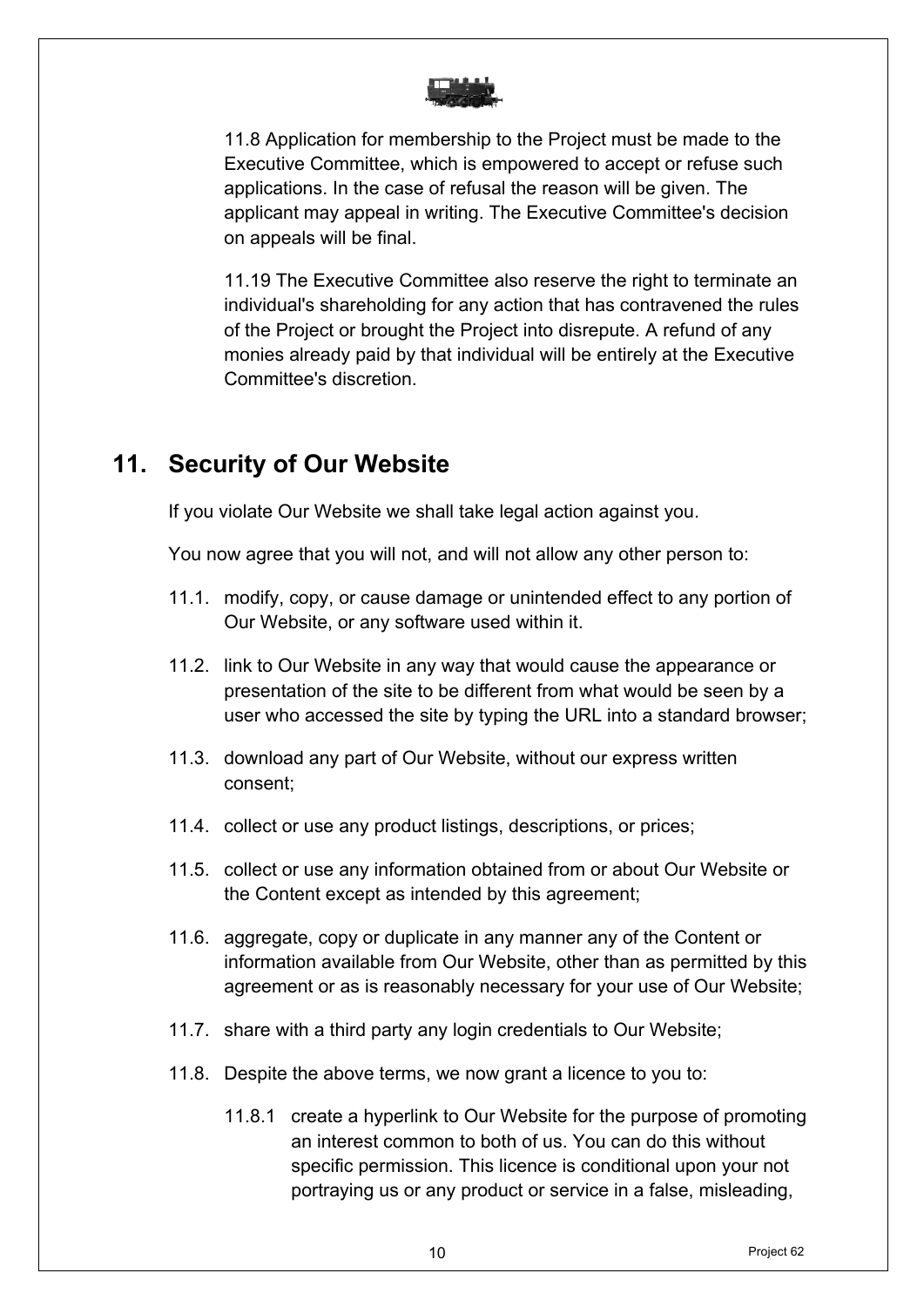

derogatory, or otherwise offensive manner. You may not use any logo or other proprietary graphic or trademark of ours as part of the link without our express written consent.

11.8.2 you may copy the text of any page for your personal use in connection with the purpose of Our Website.

## **12. Indemnity**

You agree to indemnify us against all costs, claims and expense arising directly or indirectly from:

- 12.1. your failure to comply with the law of any country;
- 12.2. your breach of this agreement;
- 12.3. any act, neglect or default by any agent, employee, licensee or customer of yours;
- 12.4. a contractual claim arising from your use of the Goods;
- 12.5. a breach of the intellectual property rights of any person.

### **13. Dispute resolution**

The following terms apply in the event of a dispute between the parties:

- 13.1. If you are not happy with our services or have any complaint then you must tell us by email message to p62webmaster@gmail.com
- 13.2. If a dispute is not settled as set out above, we hope you will agree to attempt to resolve it by engaging in good faith with us in a process of mediation or arbitration.

### **14. Miscellaneous matters**

- 14.1. When we communicate with you we do so by email. You agree that email communications are contractually binding in the same way as properly signed and dated paper sent by post.
- 14.2. Where we provide goods or services without specific charge to you, then it (or they) is deemed to be provided free of charge, and not to be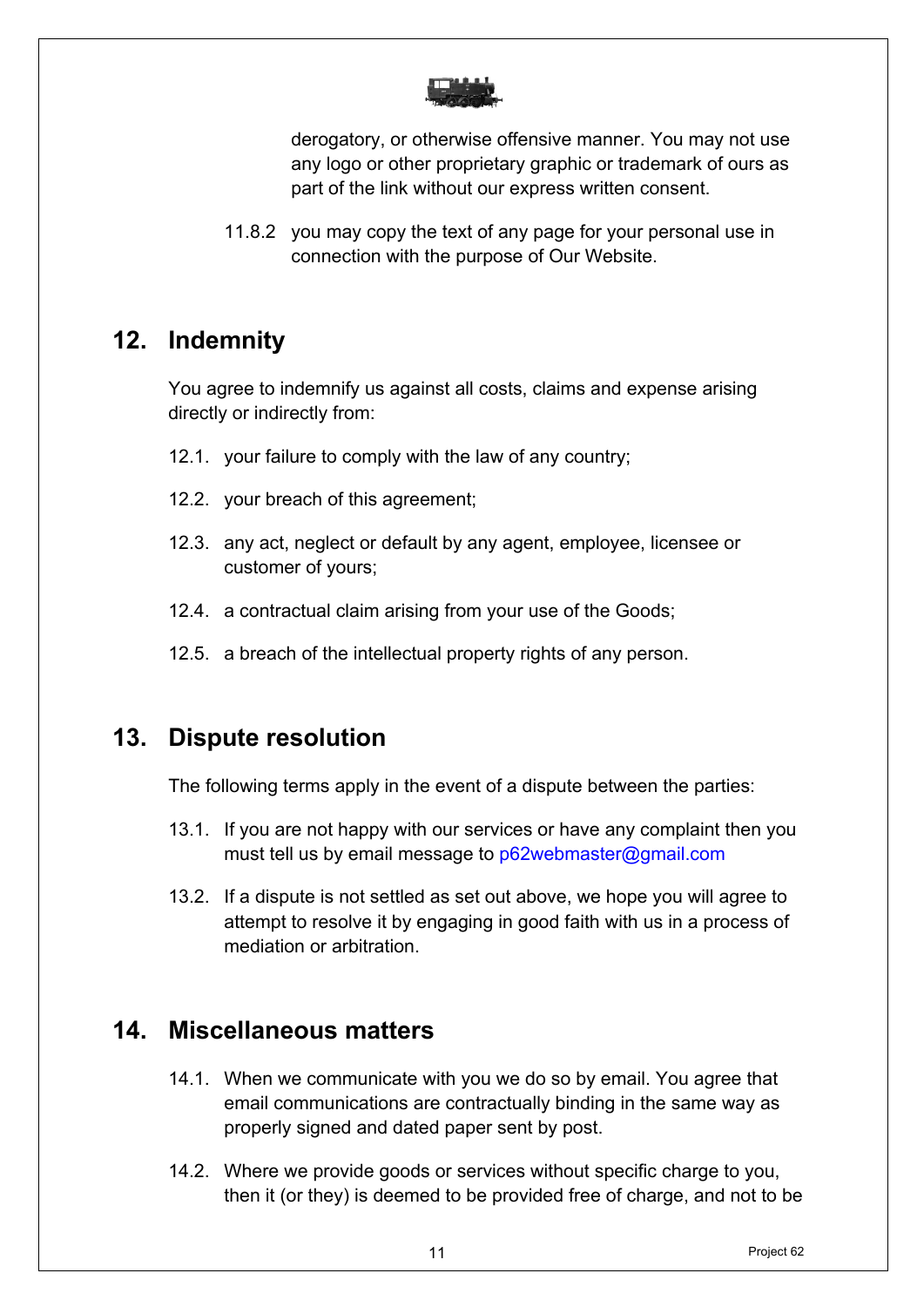

associated with any other goods or service for which a charge is made. Accordingly, there is neither contractual nor other obligation upon us in respect of those goods or that service.

- 14.3. If any term or provision of this agreement is at any time held by any jurisdiction to be void, invalid or unenforceable, then it shall be treated as changed or reduced, only to the extent minimally necessary to bring it within the laws of that jurisdiction and to prevent it from being void and it shall be binding in that changed or reduced form. Subject to that, each provision shall be interpreted as severable and shall not in any way affect any other of these terms.
- 14.4. The rights and obligations of the parties set out in this agreement shall pass to any permitted successor in title.
- 14.5. Any obligation in this agreement intended to continue to have effect after termination or completion shall so continue.
- 14.6. No failure or delay by any party to exercise any right, power or remedy will operate as a waiver of it nor indicate any intention to reduce that or any other right in the future.
- 14.7. Any communication to be served on either party by the other shall be delivered by hand or sent by first class post or recorded delivery or by e-mail.

It shall be deemed to have been delivered:

if delivered by hand: on the day of delivery;

if sent by post to the correct address: within 72 hours of posting;

If sent by e-mail to the address from which the receiving party has last sent e-mail: within 72 hours if no notice of non-receipt has been received by the sender*.* 

- 14.8. This agreement does not give any right to any third party under the Contracts (Rights of Third Parties) Act 1999 / Contracts (Rights of Third Parties) (Scotland) Act 2017 or otherwise.
- 14.9. We shall not be liable for any failure or delay in performance of this agreement which is caused by circumstances beyond our reasonable control, [including any labour dispute between a party and its employees].
- 14.10. In the event of any conflict between any term of this agreement and the provisions of the articles of a limited company or any comparable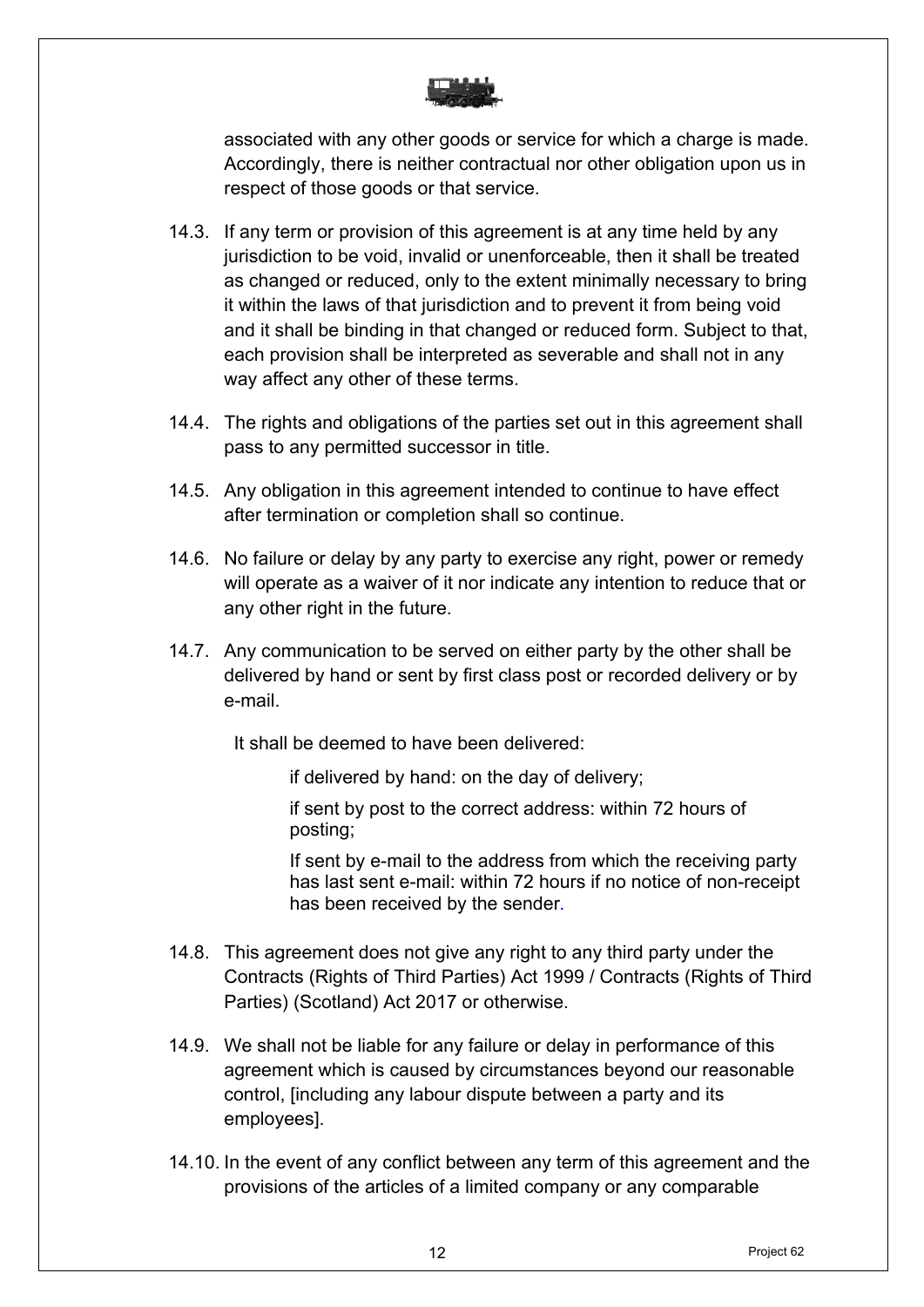

document intended to regulate any other corporate or collective body, then the terms of this agreement shall prevail.

14.11. The validity, construction and performance of this agreement shall be governed by the laws of [England and Wales / Scotland / Northern Ireland] and you agree that any dispute arising from it shall be litigated only in that country.

## **15. Friends of Project 62**

- 15.1"Friends of Project 62" is a support organisation for the Project. "Friends" are not Shareholders, and therefore not Members of Project 62 (as defined in the Constitution). They have no voting rights, and are not eligible to receive any disbursement of assets under paragraph 5.4 of the Constitution.
- 15.2Suggested minimum donation: to be agreed at the AGM. (Initially set at £12 per year). With no maximum donation suggested.
- 15.3 How to Apply:- on-line or by hard copy, to the Secretary, via any Committee Member. The Committee may refuse an application if they see fit.
- 15.4A Friend of Project 62 Certificate will be issued.
- 15.5Validity:- 12 months from the date of issue.
- 15.6Renewal: It will be the Friend's responsibility to renew. No reminders will be issued by Project 62. However, renewal annually by Standing Order will be accepted.
- 15.7Payments: All payments will be treated as donations to Project 62. Any refunds will be at the discretion of the Committee. I
- 15.8Benefits: Friends will receive the Newsletter, and be able to access Project 62's property at all reasonable times, and assist with the restoration of the Project's locomotives, subject to the requirements of the host site.
- 15.9Meetings:- "Friends" can attend the Annual General and other Meetings of the Project, but will not be eligible to vote, nor serve on the Executive Committee, (unless invited to do so under paragraph 2.9 of the Constitution).